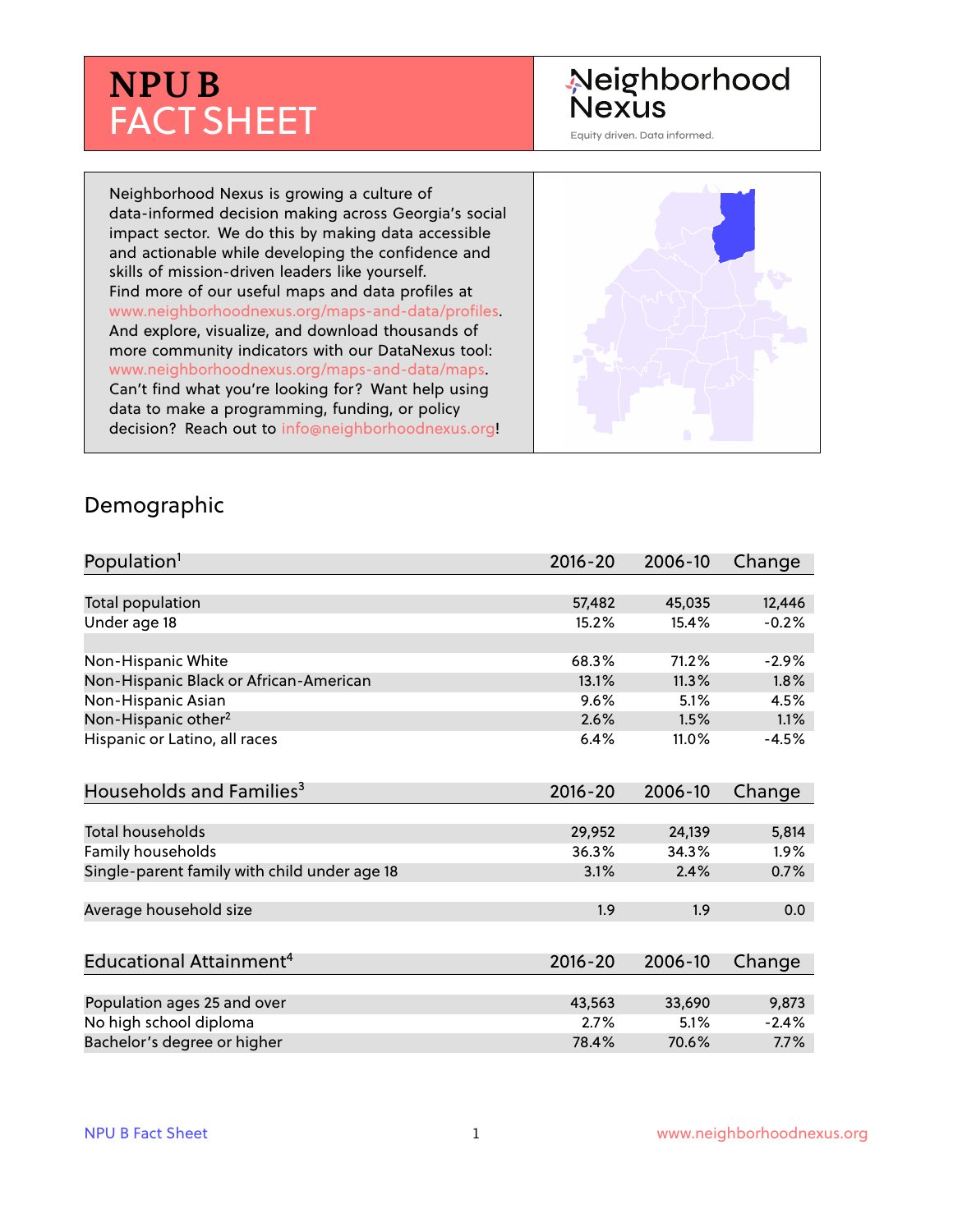# Change Measures, continued...

| Employment <sup>5</sup>                            | $2016 - 20$ | 2006-10  | Change   |
|----------------------------------------------------|-------------|----------|----------|
|                                                    |             |          |          |
| Total workers residing in NPU                      | 26,278      | 15,858   | 10,420   |
| Workers with earnings \$1250/month or less         | 9.6%        | 14.8%    | $-5.2%$  |
| Workers with earnings \$1251/month to \$3333/month | 15.0%       | 28.0%    | $-13.0%$ |
| Workers with earnings greater than \$3333/month    | 75.4%       | 57.2%    | 18.2%    |
|                                                    |             |          |          |
| Total jobs located in NPU                          | 95,865      | 74,276   | 21,589   |
| Jobs with earnings \$1250/month or less            | 17.1%       | 25.2%    | $-8.1%$  |
| Jobs with earnings \$1251/month to \$3333/month    | 22.8%       | 38.8%    | $-16.0%$ |
| Jobs with earnings greater than \$3333/month       | 60.0%       | 36.0%    | 24.0%    |
|                                                    |             |          |          |
| Jobs/workers ratio                                 | 3.6         | 4.7      | $-1.0$   |
|                                                    |             |          |          |
| Income and Poverty <sup>6</sup>                    | $2016 - 20$ | 2006-10  | Change   |
|                                                    |             |          |          |
| Median household income                            | \$93,203    | \$74,246 | \$18,957 |
|                                                    |             |          |          |
| Population for whom poverty status is determined   | 56,849      | 44,681   | 12,168   |
| Population below poverty                           |             |          | 3.7%     |
|                                                    | 11.0%       | 7.3%     |          |
| Housing <sup>7</sup>                               | $2016 - 20$ | 2006-10  | Change   |
|                                                    |             |          |          |
| Total housing units                                | 34,347      | 29,290   | 5,057    |
| Occupied housing units                             | 87.2%       | 82.4%    | 4.8%     |
| Vacant housing units                               | 12.8%       | 17.6%    | $-4.8%$  |
|                                                    |             |          |          |
| Occupied housing units                             | 29,952      | 24,139   | 5,814    |
| Owner occupied housing units                       | 47.0%       | 50.8%    | $-3.8%$  |
| Renter occupied housing units                      | 53.0%       | 49.2%    | 3.8%     |
|                                                    |             |          |          |
| Access to a Vehicle <sup>8</sup>                   | $2016 - 20$ | 2006-10  |          |
|                                                    |             |          | Change   |
|                                                    |             |          |          |
| Occupied housing units                             | 29,952      | 24,139   | 5,814    |
| No vehicle available                               | 9.9%        | 9.5%     | 0.4%     |
|                                                    |             |          |          |
| Crime Rates, per 10,000 Population <sup>9</sup>    | 2017-21     | 2012-16  | Change   |
|                                                    |             |          |          |
| All Part I crimes                                  | 449.3       | 504.3    | $-55.0$  |
| Violent crime                                      | 28.3        | 31.4     | $-3.1$   |
| Murder                                             | 0.9         | 0.1      | 0.8      |
| Robbery                                            | 12.3        | 19.5     | $-7.1$   |
| Aggravated assault                                 | 15.1        | 11.8     | 3.3      |
| Property crime                                     | 421.0       | 472.9    | $-52.0$  |
| <b>Burglary</b>                                    | 30.3        | 51.9     | $-21.6$  |
| Larceny                                            | 338.2       | 385.9    | $-47.8$  |
| Vehicle theft                                      | 52.5        | 35.1     | 17.4     |
|                                                    |             |          |          |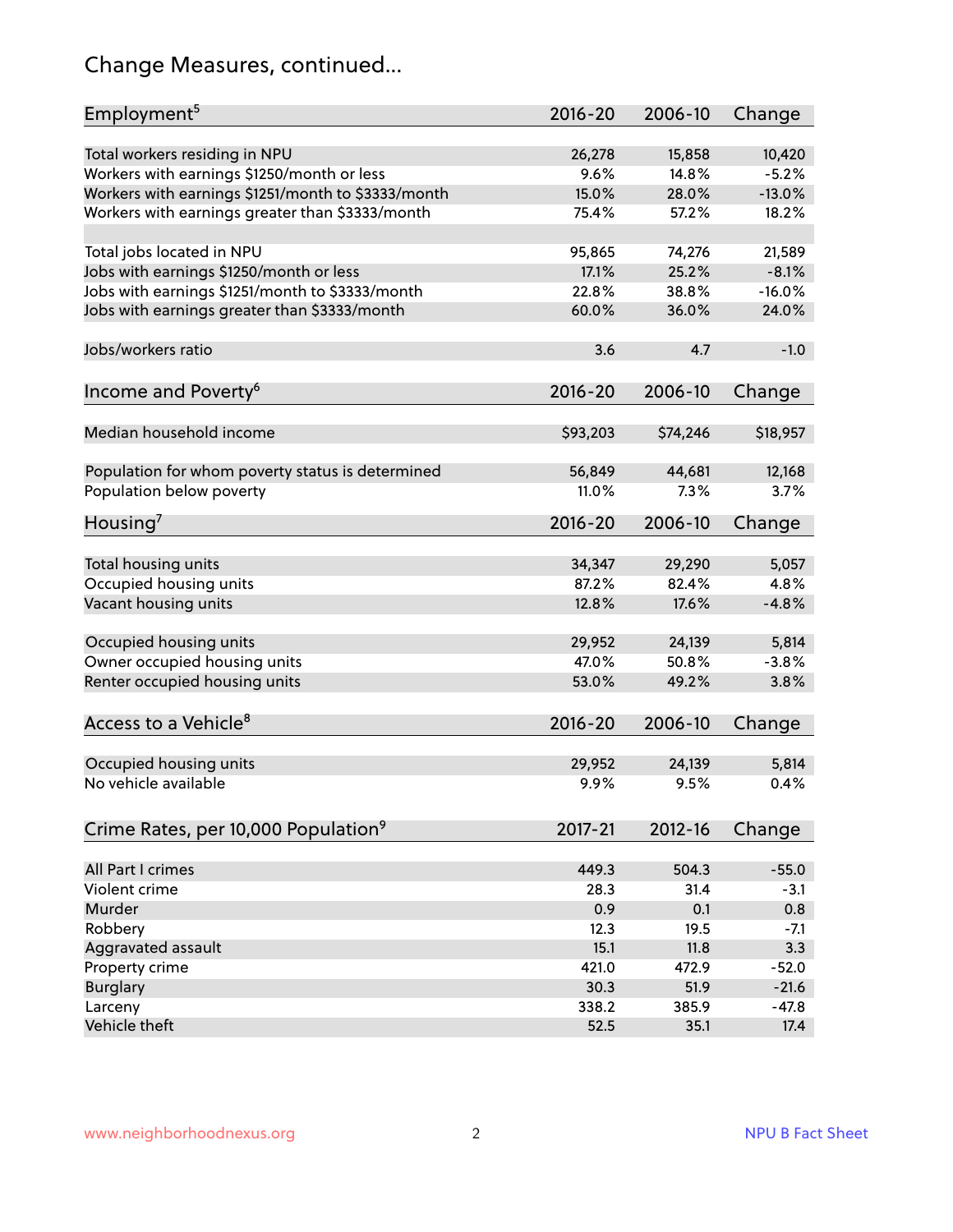# Current Data: Demographic

| Sex and Age, 2016-20 <sup>10</sup>                    | Estimate        | Margin of Error        |
|-------------------------------------------------------|-----------------|------------------------|
| Total population                                      | 57,482          | $\pm$ 3,128            |
| Male                                                  | 46.7%           | $\pm$ 0.6%             |
| Female                                                | 53.3%           | ±2.8%                  |
| Under 5 years                                         | 4.7%            | $\pm$ 0.9%             |
| 5 to 9 years                                          | 5.3%            | $\pm1.8\%$             |
| 10 to 14 years                                        | 3.3%            | $\pm$ 0.8%             |
| 15 to 19 years                                        | 3.0%            | $\pm$ 0.7%             |
| 20 to 24 years                                        | 7.9%            | $\pm 1.2\%$            |
| 25 to 34 years                                        | 26.0%           | $\pm 1.5\%$            |
| 35 to 44 years                                        | 13.7%           | $\pm 1.5\%$            |
| 45 to 54 years                                        | 12.4%           | $\pm 1.3\%$            |
| 55 to 59 years                                        | 5.6%            | $\pm$ 0.8%             |
| 60 to 64 years                                        | 4.7%            | $\pm 1.1\%$            |
| 65 to 74 years                                        | 6.7%            | $\pm$ 0.8%             |
| 75 to 84 years                                        | 3.9%            | $\pm$ 0.7%             |
| 85 years and over                                     | 2.8%            | $\pm$ 0.5%             |
| Median age (years)                                    | 34.9            | $\pm$ 0.3              |
| Race and Ethnicity, 2016-20 <sup>11</sup>             | <b>Estimate</b> | Margin of Error        |
| Total population                                      | 57,482          | $\pm$ 3,128            |
| Hispanic or Latino (of any race)                      | 6.4%            | $\pm 1.8\%$            |
| Not Hispanic or Latino                                | 93.6%           | $\pm$ 0.1%             |
| White alone                                           | 68.3%           | $\pm 2.7\%$            |
| Black or African American alone                       | 13.1%           | $\pm$ 1.9%             |
| American Indian and Alaska Native alone               | 0.0%            | $\pm$ 0.1%             |
| Asian alone                                           | 9.6%            | $\pm1.8\%$             |
| Native Hawaiian and other Pacific Islander alone      | 0.1%            | $\pm$ 0.2%             |
| Some other race alone                                 | 0.2%            | $\pm$ 0.2%             |
| Two or more races                                     | 2.2%            | $\pm$ 0.7%             |
| U.S. Citizenship Status, 2016-20 <sup>12</sup>        | Estimate        | <b>Margin of Error</b> |
| Foreign-born population                               | 9,195           | $\pm$ 1,147            |
| Naturalized U.S. citizen                              | 39.8%           | $\pm$ 4.3%             |
| Not a U.S. citizen                                    | 60.2%           | $\pm$ 7.4%             |
| Citizen, Voting Age Population, 2016-20 <sup>13</sup> | <b>Estimate</b> | Margin of Error        |
| Citizen, 18 and over population                       | 43,412          | ±1,881                 |
| Male                                                  | 47.6%           | $\pm 2.2\%$            |
| Female                                                | 52.4%           | $\pm 2.2\%$            |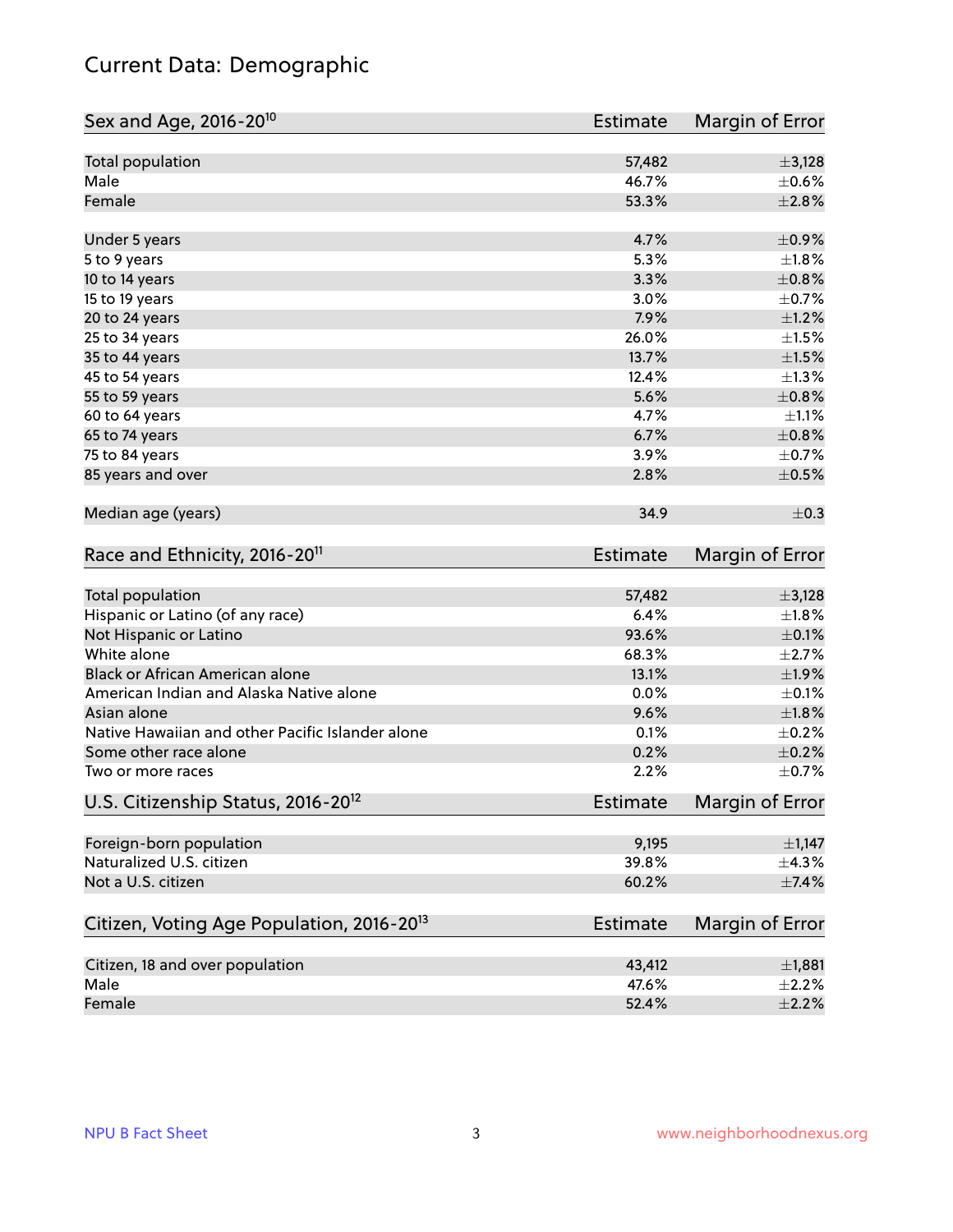#### Current Data: Economic

| Income, 2016-20 <sup>14</sup>                           | Estimate  | Margin of Error |
|---------------------------------------------------------|-----------|-----------------|
| All households                                          | 29,952    | $\pm$ 1,250     |
| Less than \$10,000                                      | 6.4%      | $\pm 1.3\%$     |
| \$10,000 to \$14,999                                    | 3.0%      | $\pm$ 0.9%      |
|                                                         |           |                 |
| \$15,000 to \$24,999                                    | 4.7%      | $\pm 1.1\%$     |
| \$25,000 to \$34,999                                    | 5.6%      | $\pm 1.7\%$     |
| \$35,000 to \$49,999                                    | 8.0%      | $\pm 1.8\%$     |
| \$50,000 to \$74,999                                    | 13.5%     | ±1.8%           |
| \$75,000 to \$99,999                                    | 12.2%     | $\pm 2.1\%$     |
| \$100,000 to \$149,999                                  | 15.6%     | ±1.9%           |
| \$150,000 to \$199,999                                  | 8.5%      | $\pm 1.3\%$     |
| \$200,000 or more                                       | 22.6%     | $\pm 2.1\%$     |
| Median household income (dollars)                       | \$93,203  | $\pm 2,358$     |
| Mean household income (dollars)                         | \$167,415 | ±12,614         |
| Households with earnings                                | 82.8%     | $\pm 2.3\%$     |
| Mean earnings (dollars)                                 | \$164,414 | ±10,067         |
| Households with Social Security                         | 18.3%     | $\pm 2.0\%$     |
| Mean Social Security income (dollars)                   | \$22,107  | ±3,622          |
| Households with retirement income                       | 10.8%     | ±1.9%           |
| Mean retirement income (dollars)                        | \$57,460  | ±16,630         |
| Households with Supplemental Security Income            | 1.4%      | $\pm$ 0.7%      |
| Mean Supplemental Security Income (dollars)             | \$1,465   | $\pm$ 1,205     |
| Households with cash public assistance income           | 0.4%      | $\pm$ 0.3%      |
| Mean cash public assistance income (dollars)            | \$0       | $\pm 0$         |
| Households with Food Stamp/SNAP benefits in the past 12 | 2.5%      | $\pm$ 0.9%      |
| months                                                  |           |                 |
| Family households                                       | 10,864    | $\pm 801$       |
| Less than \$10,000                                      | 2.8%      | $\pm 1.5\%$     |
| \$10,000 to \$14,999                                    | 1.2%      |                 |
|                                                         |           | $\pm 1.1\%$     |
| \$15,000 to \$24,999                                    | 2.4%      | $\pm 1.5\%$     |
| \$25,000 to \$34,999                                    | 3.1%      | $\pm1.7\%$      |
| \$35,000 to \$49,999                                    | 3.1%      | $\pm 1.7\%$     |
| \$50,000 to \$74,999                                    | 8.0%      | $\pm 2.9\%$     |
| \$75,000 to \$99,999                                    | 7.3%      | ±1.9%           |
| \$100,000 to \$149,999                                  | 17.9%     | $\pm$ 3.8%      |
| \$150,000 to \$199,999                                  | 10.2%     | $\pm 2.4\%$     |
| \$200,000 or more                                       | 43.9%     | $\pm$ 3.9%      |
| Median family income (dollars)                          | \$170,077 | ±9,318          |
| Mean family income (dollars)                            | \$270,650 | $±$ 24,270      |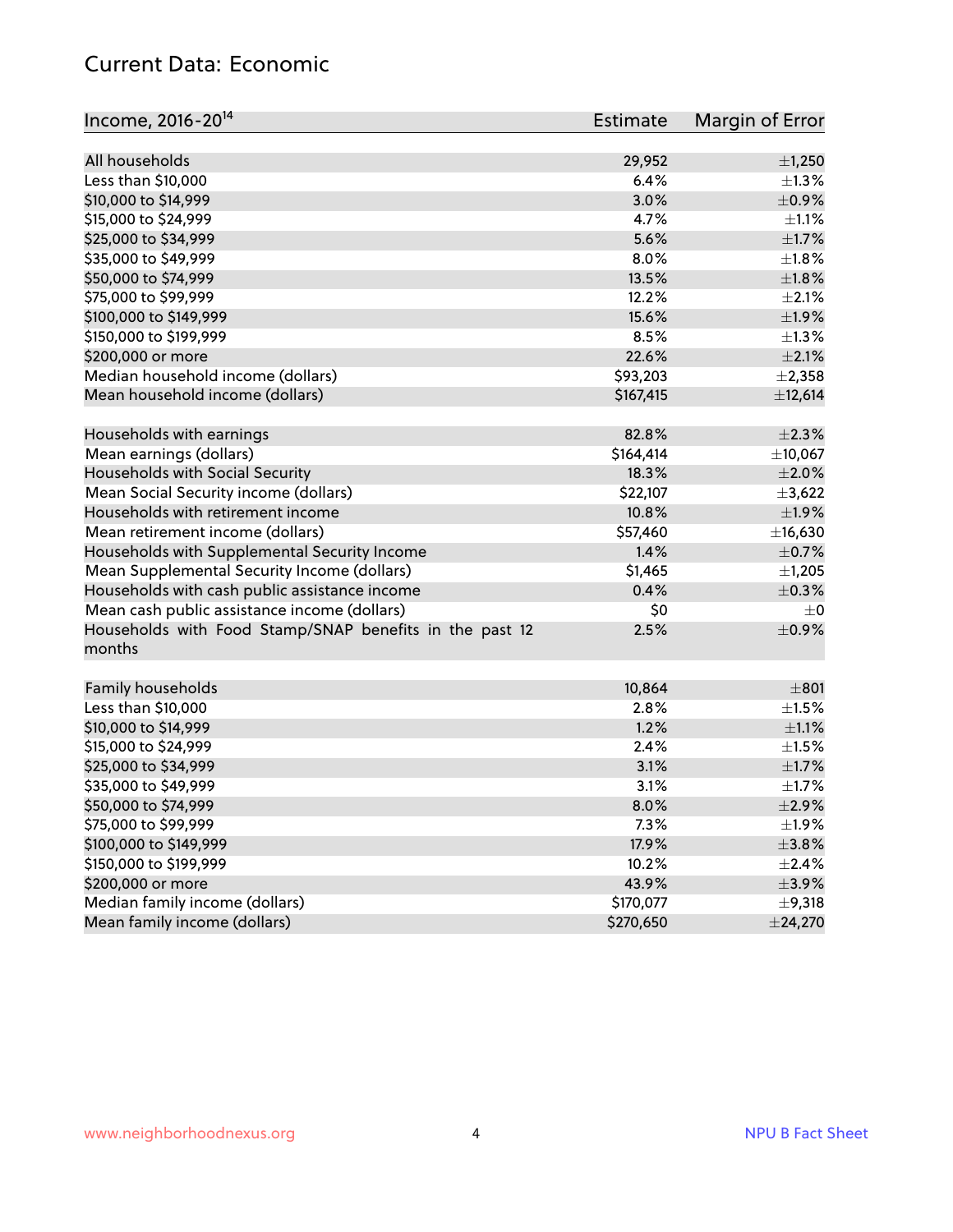# Current Data: Economic, continued...

| Income, 2016-20, continued <sup>15</sup>                              | <b>Estimate</b> | Margin of Error        |
|-----------------------------------------------------------------------|-----------------|------------------------|
|                                                                       |                 |                        |
| Nonfamily households                                                  | 19,088          | $\pm$ 1,143            |
| Median nonfamily income (dollars)                                     | \$68,677        | $\pm 2,376$            |
| Mean nonfamily income (dollars)                                       | \$106,573       | ±13,407                |
| Median earnings for workers (dollars)                                 | \$67,153        | $\pm$ 1,628            |
| Median earnings for male full-time, year-round workers<br>(dollars)   | \$98,276        | ±2,171                 |
| Median earnings for female full-time, year-round workers<br>(dollars) | \$67,026        | $\pm$ 1,551            |
| Per capita income (dollars)                                           | \$88,696        | ±5,867                 |
| Families Below Poverty Level, 2016-20 <sup>16</sup>                   | <b>Estimate</b> | <b>Margin of Error</b> |
|                                                                       |                 |                        |
| <b>All Families</b>                                                   | 10,864          | $\pm 801$              |
| Percent below poverty                                                 | 6.2%            | $+2.1%$                |
| Families with related children under 18 years                         | 4,621           | $\pm 641$              |
| Percent below poverty                                                 | 5.5%            | $\pm 3.6\%$            |
| Families with related children under 5 years only                     | 1,408           | $\pm$ 404              |
| Percent below poverty                                                 | 1.6%            | $\pm$ 8.4%             |
| Married couple families                                               | 8,887           | $\pm 729$              |
| Percent below poverty                                                 | 5.3%            | $\pm 2.4\%$            |
| Married couple families with related children under 18 years          | 3,488           | $\pm$ 522              |
| Percent below poverty                                                 | 3.3%            | $\pm$ 3.3%             |
| Married couple families with related children under 5 years           | 1,049           | $\pm$ 315              |
| Percent below poverty                                                 | 0.0%            | $\pm$ 6.2%             |
| Families with female householder, no spouse present                   | 1,405           | $\pm 408$              |
| Percent below poverty                                                 | 12.9%           | $\pm$ 7.6%             |
| Families with female householder, no spouse present with              | 837             | $\pm$ 328              |
| related children under 18 years                                       |                 |                        |
| Percent below poverty                                                 | 16.9%           | $\pm 10.5\%$           |
| Families with female householder, no spouse present with              | 243             | $\pm 214$              |
| related children under 5 years                                        |                 |                        |
| Percent below poverty                                                 | 9.1%            | ±29.1%                 |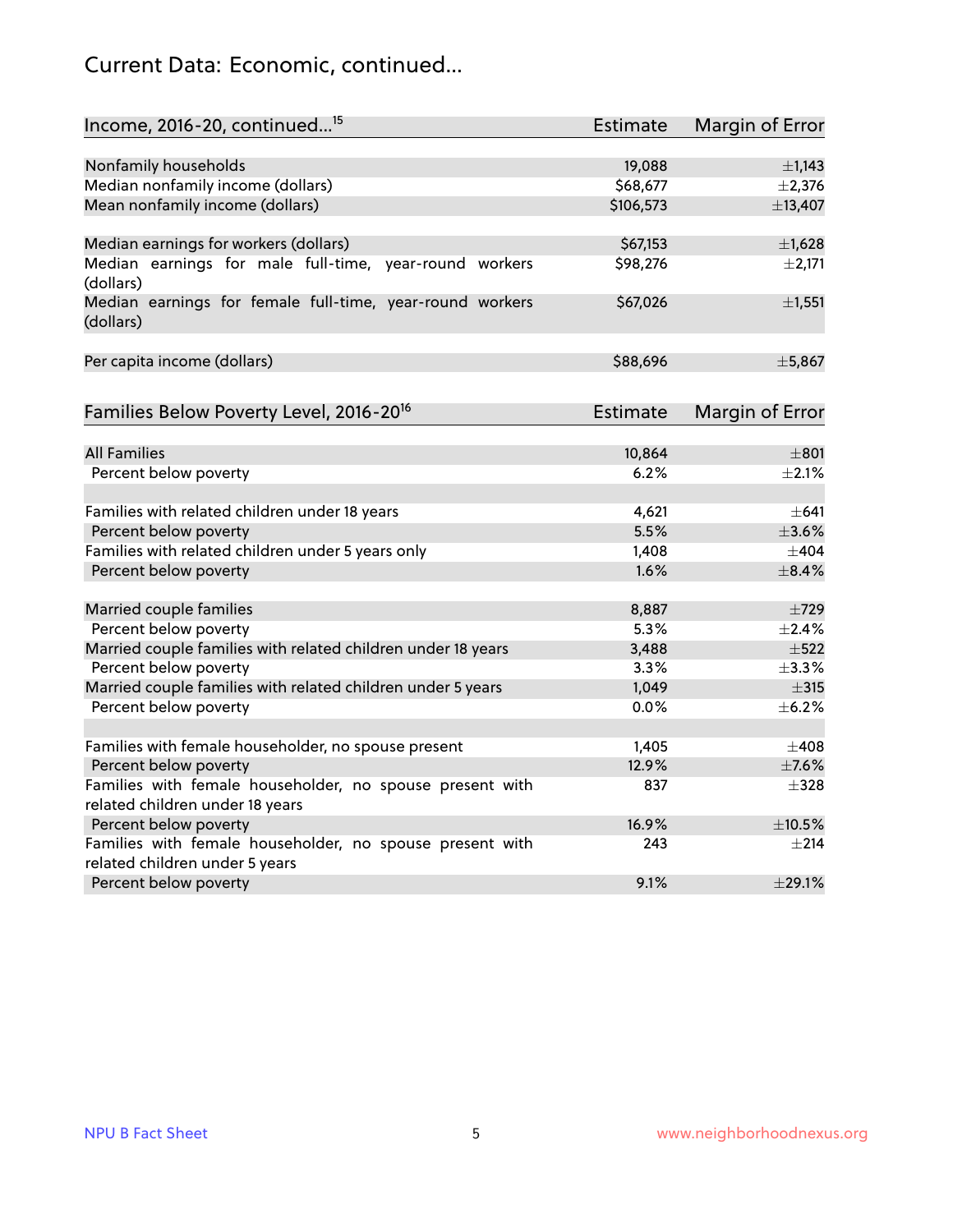# Current Data: Economic, continued...

| People Below Poverty Level, 2016-20 <sup>17</sup> | Estimate | Margin of Error |
|---------------------------------------------------|----------|-----------------|
|                                                   |          |                 |
| Total population                                  | 56,849   | ±3,065          |
| Percent below poverty                             | $11.0\%$ | $+1.7%$         |
| Population under 18 years                         | 8,596    | $\pm$ 1,495     |
| Percent below poverty                             | $8.0\%$  | $\pm$ 3.9%      |
| Population 18 years and over                      | 48,253   | $\pm 2,139$     |
| Percent below poverty                             | 11.5%    | $\pm 1.6\%$     |
| Population 18 to 64 years                         | 40,952   | $\pm 2,031$     |
| Percent below poverty                             | 11.5%    | $\pm$ 1.7%      |
| Population 65 years and over                      | 7,301    | $\pm$ 673       |
| Percent below poverty                             | 11.5%    | $\pm$ 4.0%      |

| Poverty by Race/Ethnicity, 2016-20 <sup>18</sup> | Estimate | Margin of Error |
|--------------------------------------------------|----------|-----------------|
|                                                  |          |                 |
| Non-Hispanic White population                    | 39,023   | $\pm 2,643$     |
| Percent below poverty                            | 7.9%     | $\pm 1.5\%$     |
| <b>Black population</b>                          | 7,594    | $\pm$ 1,195     |
| Percent below poverty                            | 13.0%    | $\pm$ 3.8%      |
| Asian population                                 | 5,569    | $\pm$ 1,061     |
| Percent below poverty                            | 17.0%    | $\pm$ 6.7%      |
| Hispanic or Latino population                    | 3,536    | $\pm$ 927       |
| Percent below poverty                            | 30.6%    | ±14.1%          |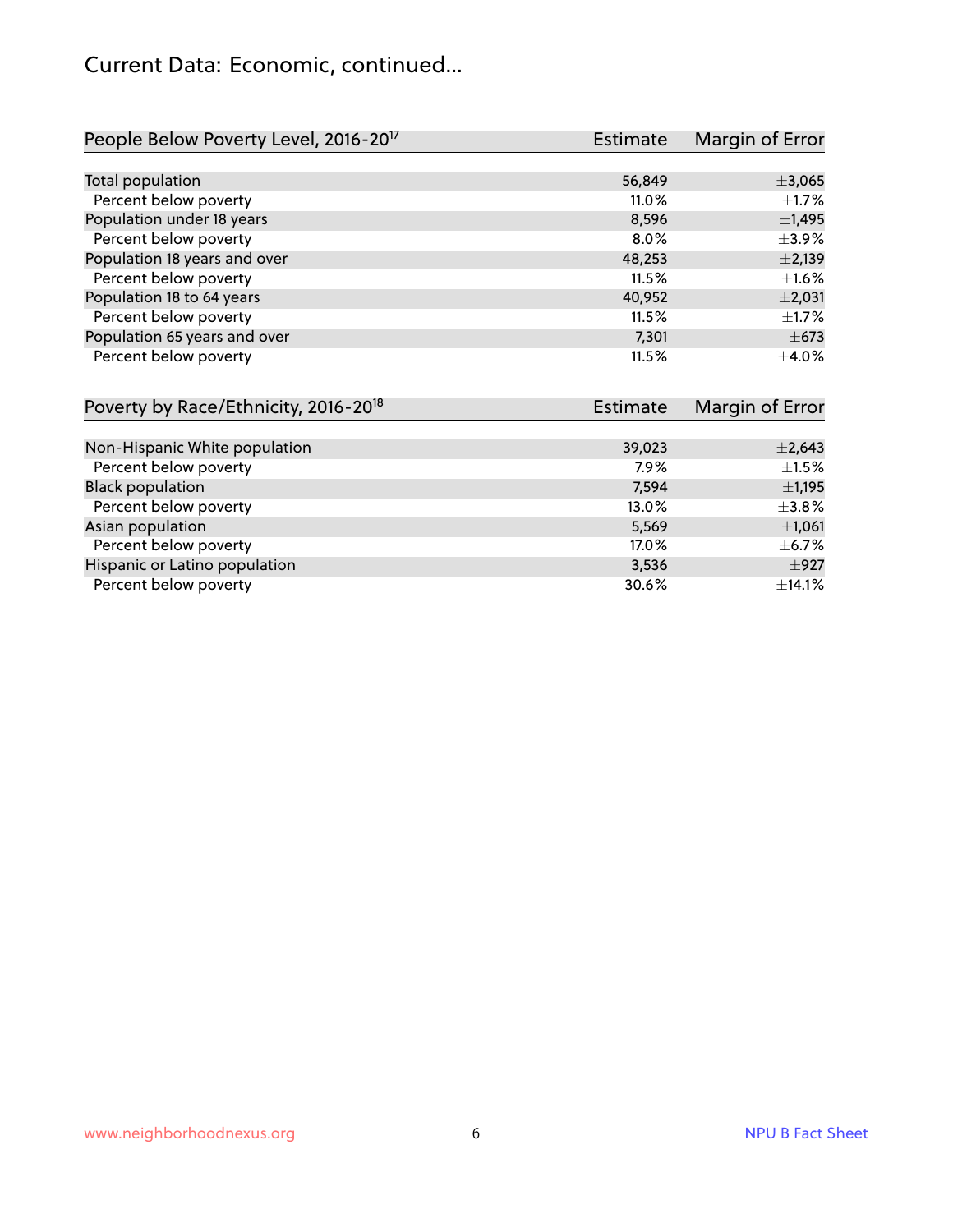# Current Data: Employment

| Employment Status, 2016-20 <sup>19</sup>                                    | <b>Estimate</b> | Margin of Error |
|-----------------------------------------------------------------------------|-----------------|-----------------|
|                                                                             |                 |                 |
| Population 16 years and over                                                | 49,458          | $\pm$ 2,202     |
| In labor force                                                              | 74.1%           | $\pm 2.1\%$     |
| Civilian labor force                                                        | 74.1%           | $\pm 2.1\%$     |
| Employed                                                                    | 71.9%           | $\pm 2.1\%$     |
| Unemployed                                                                  | 2.2%            | $\pm$ 0.9%      |
| <b>Armed Forces</b>                                                         | 0.0%            | $\pm$ 0.6%      |
| Not in labor force                                                          | 25.9%           | ±1.8%           |
| Civilian labor force                                                        | 36,655          | $\pm$ 1,936     |
| <b>Unemployment Rate</b>                                                    | 3.0%            | $\pm 1.2\%$     |
|                                                                             |                 |                 |
| Females 16 years and over                                                   | 26,074          | $\pm$ 1,508     |
| In labor force                                                              | 67.4%           | $\pm$ 3.7%      |
| Civilian labor force                                                        | 67.4%           | $\pm$ 3.7%      |
| Employed                                                                    | 65.3%           | $\pm 3.6\%$     |
|                                                                             |                 |                 |
| Own children of the householder under 6 years                               | 3,017           | $\pm$ 622       |
| All parents in family in labor force                                        | 66.0%           | ±12.8%          |
| Own children of the householder 6 to 17 years                               | 5,483           | ±1,369          |
| All parents in family in labor force                                        | 46.9%           | ±15.2%          |
|                                                                             |                 |                 |
| Industry, 2016-20 <sup>20</sup>                                             | <b>Estimate</b> | Margin of Error |
|                                                                             | 35,569          | $\pm$ 1,905     |
| Civilian employed population 16 years and over                              | 0.2%            | $\pm$ 0.3%      |
| Agriculture, forestry, fishing and hunting, and mining<br>Construction      |                 |                 |
|                                                                             | 2.1%            | $\pm$ 0.7%      |
| Manufacturing                                                               | 6.5%            | $\pm$ 1.2%      |
| Wholesale trade                                                             | 3.2%            | $\pm 0.8\%$     |
| Retail trade                                                                | 7.3%            | ±1.2%           |
| Transportation and warehousing, and utilities                               | 3.8%            | $\pm$ 0.9%      |
| Information                                                                 | 3.7%            | $\pm$ 0.8%      |
| Finance and insurance, and real estate and rental and leasing               | 14.9%           | ±1.8%           |
| Professional, scientific, and management, and administrative                | 27.6%           | $\pm 2.5\%$     |
| and waste management services                                               |                 |                 |
| Educational services, and health care and social assistance                 | 16.5%           | ±1.9%           |
| Arts, entertainment, and recreation, and accommodation and<br>food services | 7.5%            | $\pm 1.3\%$     |
| Other services, except public administration                                | 3.6%            | $\pm 1.3\%$     |
| Public administration                                                       | 3.0%            | ±1.0%           |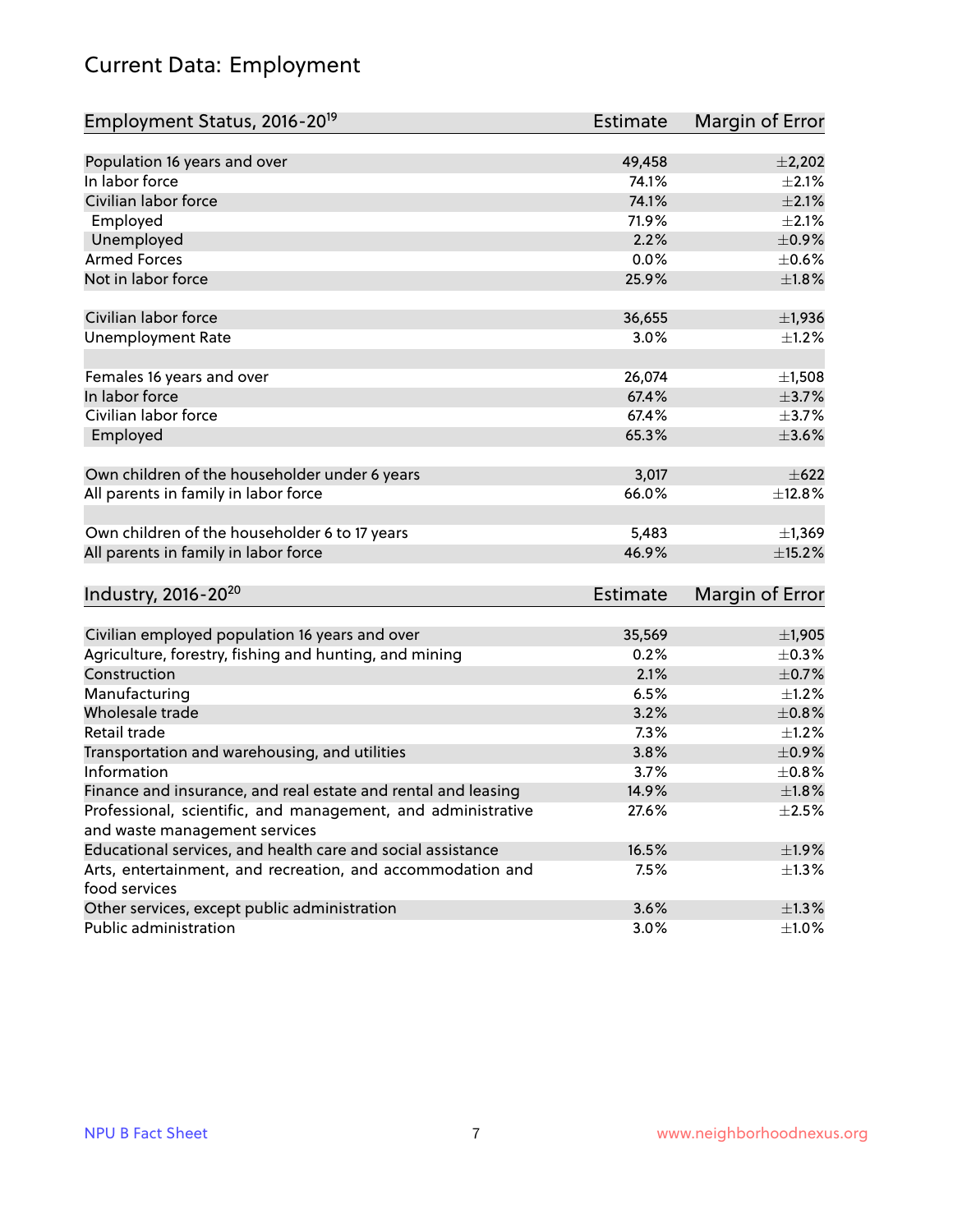# Current Data: Employment, continued...

| Occupation, 2016-20 <sup>21</sup>                            | <b>Estimate</b> | Margin of Error |
|--------------------------------------------------------------|-----------------|-----------------|
| Civilian employed population 16 years and over               | 35,569          | $\pm$ 1,905     |
| Management, business, science, and arts occupations          | 70.3%           | $\pm 1.9\%$     |
| Service occupations                                          | 6.9%            | $\pm1.7\%$      |
| Sales and office occupations                                 | 18.7%           | $\pm 1.7\%$     |
| Natural resources, construction, and maintenance occupations | 0.8%            | $\pm$ 0.5%      |
| Production, transportation, and material moving occupations  | 3.3%            | $\pm1.0\%$      |
| Class of Worker, 2016-20 <sup>22</sup>                       | <b>Estimate</b> | Margin of Error |
| Civilian employed population 16 years and over               | 35,569          | ±1,905          |
| Private wage and salary workers                              | 86.3%           | $\pm$ 6.4%      |
| <b>Government workers</b>                                    | 9.1%            | $\pm 2.0\%$     |
| Self-employed in own not incorporated business workers       | 4.5%            | $\pm 1.3\%$     |
| Unpaid family workers                                        | 0.1%            | $\pm$ 0.3%      |
| Job Flows, 2019 <sup>23</sup>                                |                 | 2019            |
| <b>Total Jobs in NPU</b>                                     |                 | 95,865          |
| Held by residents of NPU                                     |                 | 4.9%            |
| Held by non-residents of NPU                                 |                 | 95.1%           |
| Jobs by Industry Sector, 2019 <sup>24</sup>                  |                 | 2019            |
| Total Jobs in NPU                                            |                 | 95,865          |
| <b>Goods Producing sectors</b>                               |                 | 1.9%            |
| Trade, Transportation, and Utilities sectors                 |                 | 19.9%           |
| All Other Services sectors                                   |                 | 78.2%           |
| Total Jobs in NPU held by NPU residents                      |                 | 4,706           |
| <b>Goods Producing sectors</b>                               |                 | 2.3%            |
| Trade, Transportation, and Utilities sectors                 |                 | 13.5%           |
| All Other Services sectors                                   |                 | 84.2%           |
| Jobs by Earnings, 2019 <sup>25</sup>                         |                 | 2019            |
|                                                              |                 |                 |
| Total Jobs in NPU                                            |                 | 95,865          |
| Jobs with earnings \$1250/month or less                      |                 | 17.1%           |
| Jobs with earnings \$1251/month to \$3333/month              |                 | 22.8%           |
| Jobs with earnings greater than \$3333/month                 |                 | 60.0%           |
| Total Jobs in NPU held by NPU residents                      |                 | 4,706           |
| Jobs with earnings \$1250/month or less                      |                 | 11.0%           |
| Jobs with earnings \$1251/month to \$3333/month              |                 | 13.3%           |
| Jobs with earnings greater than \$3333/month                 |                 | 75.8%           |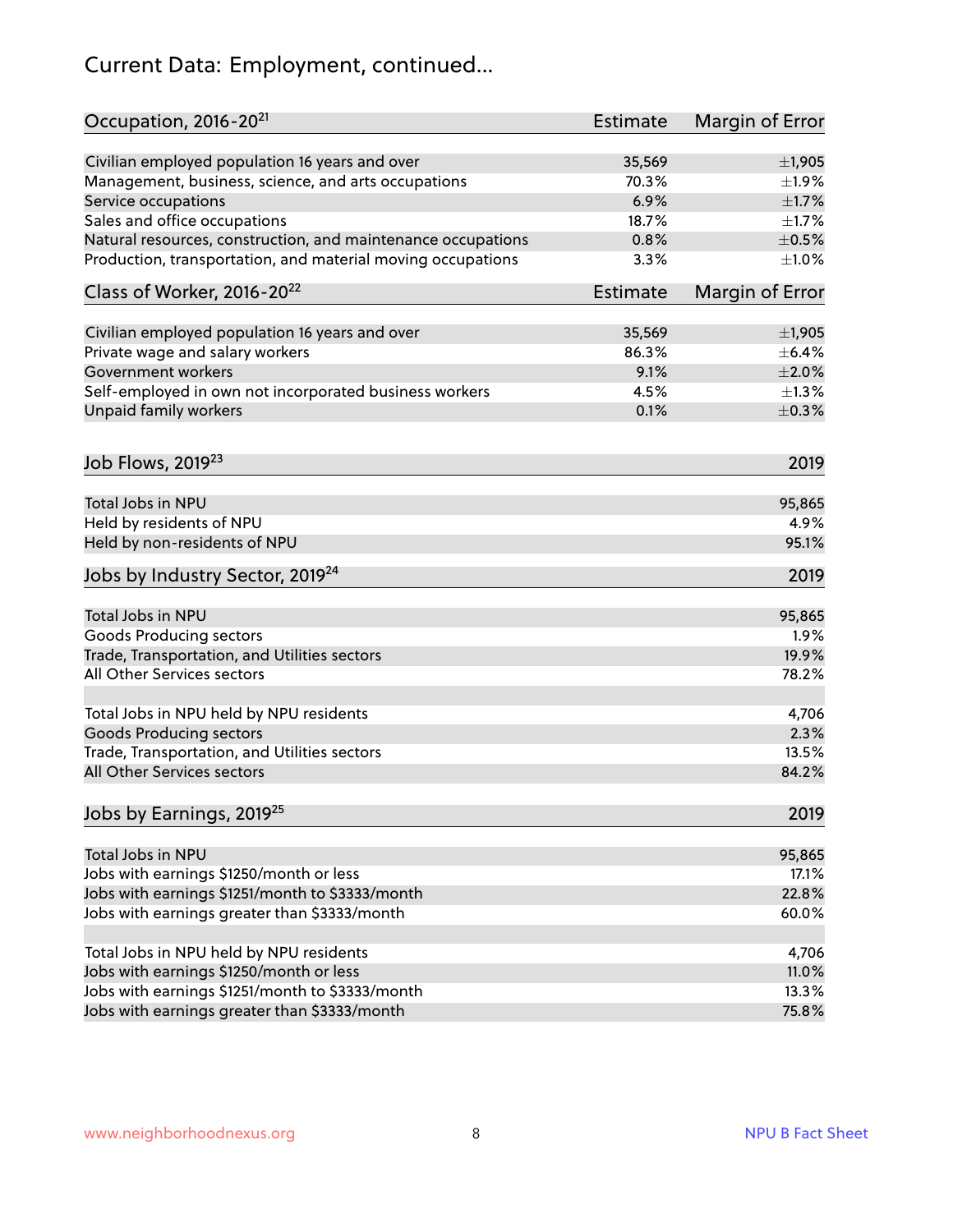# Current Data: Employment, continued...

| Jobs by Age of Worker, 2019 <sup>26</sup> | 2019   |
|-------------------------------------------|--------|
|                                           |        |
| Total Jobs in NPU                         | 95,865 |
| Jobs with workers age 29 or younger       | 23.3%  |
| Jobs with workers age 30 to 54            | 58.3%  |
| Jobs with workers age 55 or older         | 18.4%  |
|                                           |        |
| Total Jobs in NPU held by NPU residents   | 4,706  |
| Jobs with workers age 29 or younger       | 28.1%  |
| Jobs with workers age 30 to 54            | 53.3%  |
| Jobs with workers age 55 or older         | 18.6%  |

#### Current Data: Education

| School Enrollment, 2016-20 <sup>27</sup>       | Estimate | Margin of Error |
|------------------------------------------------|----------|-----------------|
|                                                |          |                 |
| Population 3 years and over enrolled in school | 11.497   | $\pm$ 1,624     |
| Nursery school, preschool                      | 9.7%     | $\pm 2.7\%$     |
| Kindergarten                                   | 10.0%    | $\pm$ 5.8%      |
| Elementary school (grades 1-8)                 | 30.3%    | $\pm$ 3.6%      |
| High school (grades 9-12)                      | 13.3%    | $\pm$ 3.0%      |
| College or graduate school                     | 36.7%    | $+2.7%$         |

| Educational Attainment, 2016-20 <sup>28</sup> | <b>Estimate</b> | Margin of Error |
|-----------------------------------------------|-----------------|-----------------|
|                                               |                 |                 |
| Population 25 years and over                  | 43,563          | $\pm 2,050$     |
| Less than 9th grade                           | 1.5%            | $\pm$ 0.7%      |
| 9th to 12th grade, no diploma                 | 1.3%            | $\pm$ 0.6%      |
| High school graduate (includes equivalency)   | 5.8%            | $\pm 1.0\%$     |
| Some college, no degree                       | 10.8%           | $\pm1.6\%$      |
| Associate's degree                            | 2.3%            | $\pm$ 0.6%      |
| Bachelor's degree                             | 45.2%           | $\pm 2.1\%$     |
| Graduate or professional degree               | 33.2%           | $\pm 2.1\%$     |
| Percent high school graduate or higher        | 97.3%           | $\pm$ 6.4%      |
| Percent bachelor's degree or higher           | 78.4%           | $\pm1.5\%$      |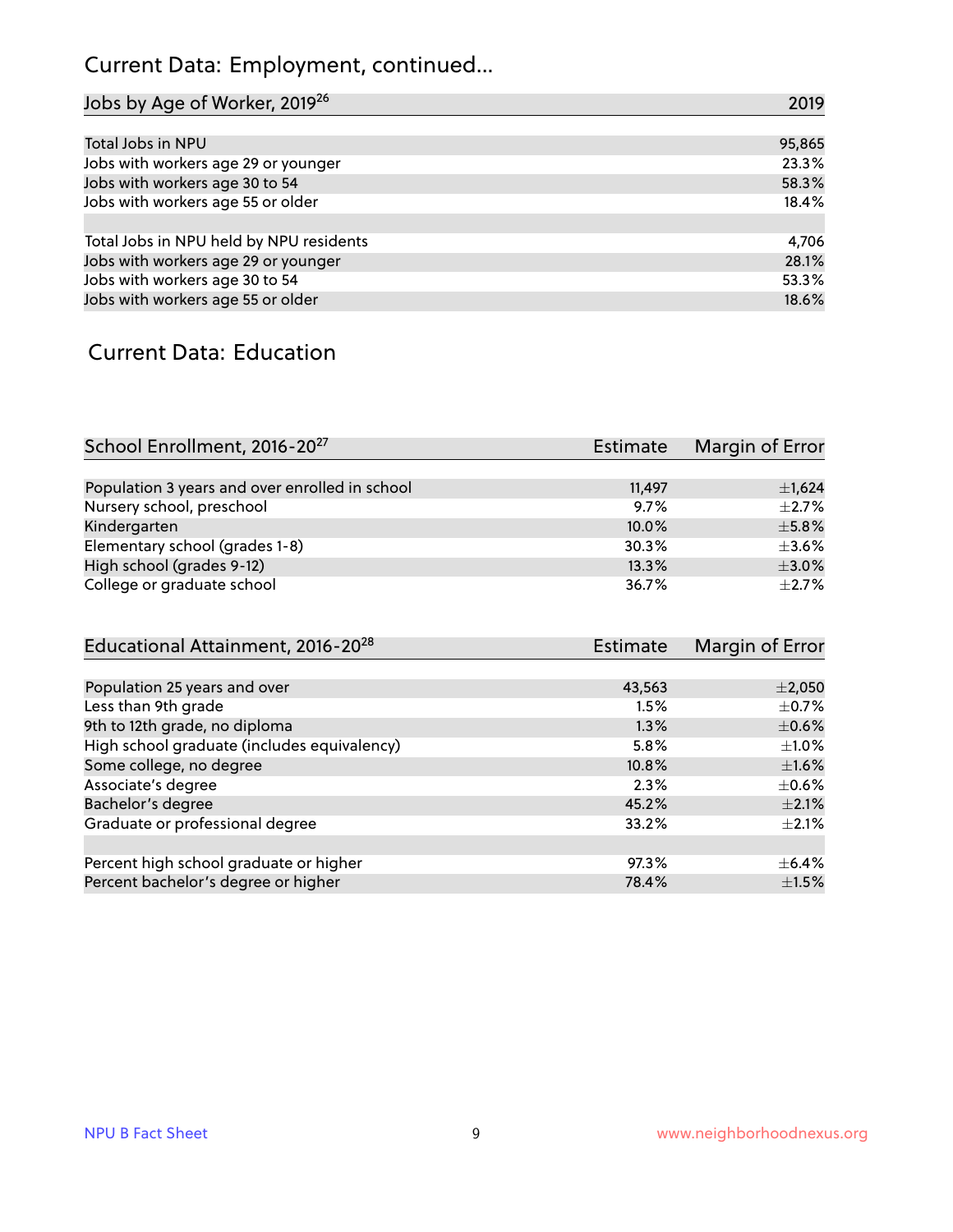#### Current Data: Housing

| Households by Type, 2016-20 <sup>29</sup>            | <b>Estimate</b> | Margin of Error      |
|------------------------------------------------------|-----------------|----------------------|
| <b>Total households</b>                              | 29,952          | $\pm$ 1,250          |
|                                                      |                 |                      |
| Family households (families)                         | 36.3%<br>15.1%  | $\pm 2.2\%$<br>±2.0% |
| With own children under 18 years                     |                 |                      |
| Married-couple family                                | 29.7%           | $\pm 2.0\%$          |
| With own children of the householder under 18 years  | 11.4%           | $\pm1.6\%$           |
| Male householder, no spouse present, family          | 1.9%            | $\pm$ 0.7%           |
| With own children of the householder under 18 years  | 1.0%            | $\pm$ 0.5%           |
| Female householder, no spouse present, family        | 4.7%            | $\pm 1.3\%$          |
| With own children of the householder under 18 years  | 2.8%            | $\pm 1.1\%$          |
| Nonfamily households                                 | 63.7%           | $\pm 2.7\%$          |
| Householder living alone                             | 50.1%           | $\pm 3.0\%$          |
| 65 years and over                                    | 10.4%           | $\pm$ 1.3%           |
| Households with one or more people under 18 years    | 15.8%           | $\pm 2.0\%$          |
| Households with one or more people 65 years and over | 19.1%           | $\pm 1.5\%$          |
|                                                      |                 |                      |
| Average household size                               | 1.90            | $\pm 0.07$           |
| Average family size                                  | 2.86            | $\pm$ 0.16           |
| Housing Occupancy, 2016-20 <sup>30</sup>             | <b>Estimate</b> | Margin of Error      |
| Total housing units                                  | 34,347          | ±1,209               |
| Occupied housing units                               | 87.2%           | $\pm 2.0\%$          |
| Vacant housing units                                 | 12.8%           | $\pm$ 1.7%           |
|                                                      |                 |                      |
| Homeowner vacancy rate                               | 3.2             | ±1.6                 |
| Rental vacancy rate                                  | 7.5             | $\pm 1.9$            |
| Units in Structure, 2016-20 <sup>31</sup>            | Estimate        | Margin of Error      |
| Total housing units                                  | 34,347          | ±1,209               |
| 1-unit, detached                                     | 19.8%           | $\pm1.6\%$           |
| 1-unit, attached                                     | 6.1%            | $\pm1.0\%$           |
|                                                      | 1.0%            |                      |
| 2 units                                              |                 | $\pm$ 0.5%           |
| 3 or 4 units                                         | 1.4%            | $\pm$ 0.5%           |
| 5 to 9 units                                         | 3.7%            | $\pm$ 0.9%           |
| 10 to 19 units                                       | 6.3%            | ±1.9%                |
| 20 or more units                                     | 61.2%           | $\pm 2.3\%$          |
| Mobile home                                          | 0.5%            | $\pm$ 0.4%           |
| Boat, RV, van, etc.                                  | 0.0%            | $\pm$ 0.2%           |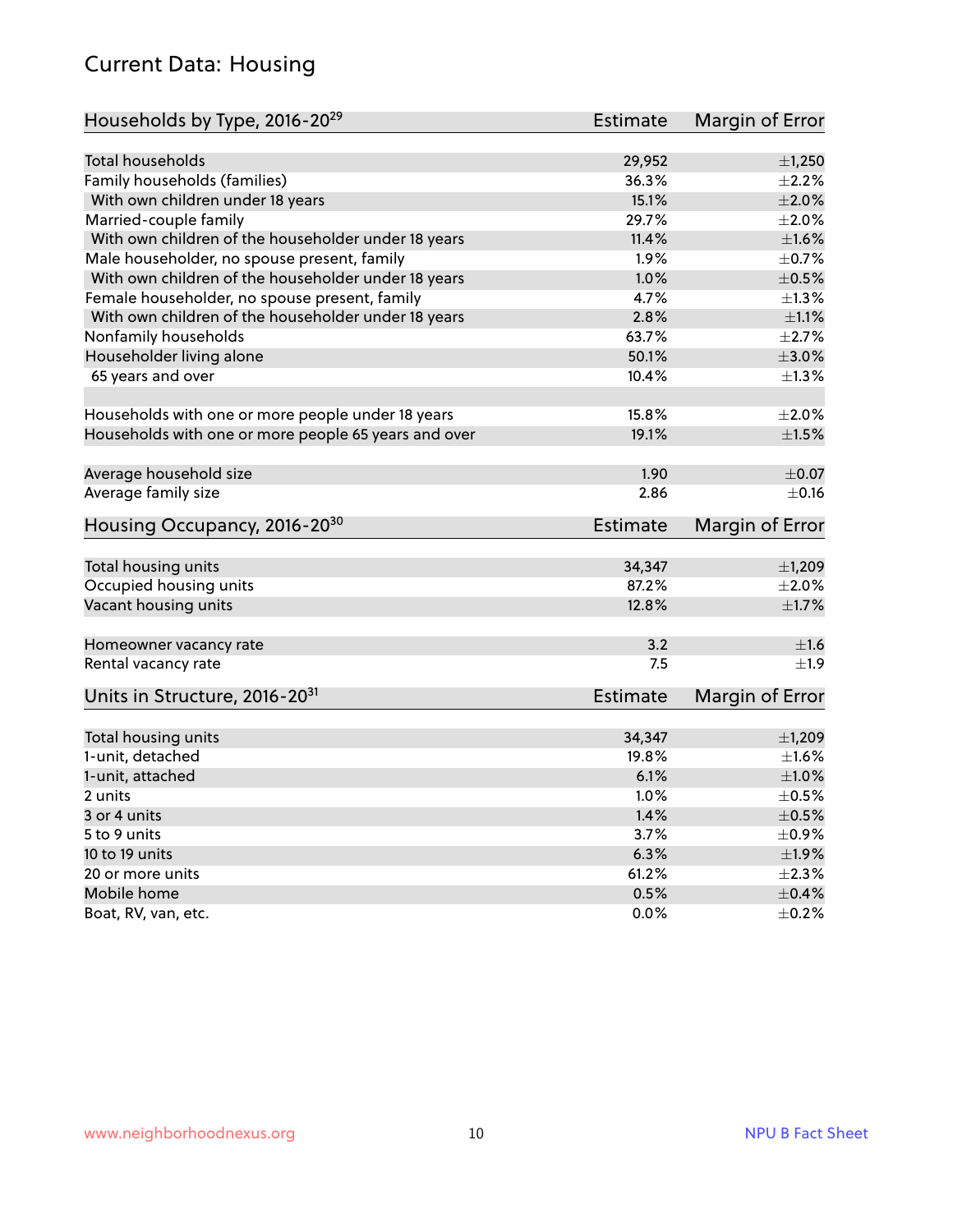#### Current Data: Housing, continued...

| Total housing units<br>34,347<br>±1,209<br>Built 2014 or later<br>12.1%<br>Built 2010 to 2013<br>4.5%<br>Built 2000 to 2009<br>24.2%<br>Built 1990 to 1999<br>17.2%<br>Built 1980 to 1989<br>13.1%<br>Built 1970 to 1979<br>6.1%<br>7.6%<br>Built 1960 to 1969<br>Built 1950 to 1959<br>5.9%<br>Built 1940 to 1949<br>3.8%<br>Built 1939 or earlier<br>5.5%<br>Housing Tenure, 2016-2033<br><b>Estimate</b><br>Occupied housing units<br>29,952<br>Owner-occupied<br>47.0%<br>Renter-occupied<br>53.0%<br>2.16<br>Average household size of owner-occupied unit<br>Average household size of renter-occupied unit<br>1.66<br>Residence 1 Year Ago, 2016-20 <sup>34</sup><br><b>Estimate</b><br>Population 1 year and over<br>57,060<br>$\pm$ 3,112<br>Same house<br>76.9%<br>$\pm 3.0\%$<br>Different house in the U.S.<br>21.9%<br>11.0%<br>Same county<br>Different county<br>10.9%<br>Same state<br>5.3%<br>Different state<br>5.7%<br>Abroad<br>1.1%<br>Value of Housing Unit, 2016-20 <sup>35</sup><br><b>Estimate</b><br>14,091<br>Owner-occupied units<br>0.6%<br>Less than \$50,000<br>\$50,000 to \$99,999<br>1.2%<br>\$100,000 to \$149,999<br>8.5%<br>\$150,000 to \$199,999<br>8.2%<br>\$200,000 to \$299,999<br>13.3%<br>\$300,000 to \$499,999<br>18.0%<br>\$500,000 to \$999,999<br>31.3%<br>\$1,000,000 or more<br>19.1%<br>Mortgage Status, 2016-20 <sup>36</sup><br><b>Estimate</b><br>Owner-occupied units<br>14,091<br>$\pm$ 974 | Year Structure Built, 2016-20 <sup>32</sup> | Estimate | <b>Margin of Error</b> |
|------------------------------------------------------------------------------------------------------------------------------------------------------------------------------------------------------------------------------------------------------------------------------------------------------------------------------------------------------------------------------------------------------------------------------------------------------------------------------------------------------------------------------------------------------------------------------------------------------------------------------------------------------------------------------------------------------------------------------------------------------------------------------------------------------------------------------------------------------------------------------------------------------------------------------------------------------------------------------------------------------------------------------------------------------------------------------------------------------------------------------------------------------------------------------------------------------------------------------------------------------------------------------------------------------------------------------------------------------------------------------------------------------------------------------------------------------|---------------------------------------------|----------|------------------------|
|                                                                                                                                                                                                                                                                                                                                                                                                                                                                                                                                                                                                                                                                                                                                                                                                                                                                                                                                                                                                                                                                                                                                                                                                                                                                                                                                                                                                                                                      |                                             |          |                        |
|                                                                                                                                                                                                                                                                                                                                                                                                                                                                                                                                                                                                                                                                                                                                                                                                                                                                                                                                                                                                                                                                                                                                                                                                                                                                                                                                                                                                                                                      |                                             |          | $\pm1.7\%$             |
|                                                                                                                                                                                                                                                                                                                                                                                                                                                                                                                                                                                                                                                                                                                                                                                                                                                                                                                                                                                                                                                                                                                                                                                                                                                                                                                                                                                                                                                      |                                             |          | $\pm$ 0.9%             |
|                                                                                                                                                                                                                                                                                                                                                                                                                                                                                                                                                                                                                                                                                                                                                                                                                                                                                                                                                                                                                                                                                                                                                                                                                                                                                                                                                                                                                                                      |                                             |          | ±2.3%                  |
|                                                                                                                                                                                                                                                                                                                                                                                                                                                                                                                                                                                                                                                                                                                                                                                                                                                                                                                                                                                                                                                                                                                                                                                                                                                                                                                                                                                                                                                      |                                             |          | $\pm 2.1\%$            |
|                                                                                                                                                                                                                                                                                                                                                                                                                                                                                                                                                                                                                                                                                                                                                                                                                                                                                                                                                                                                                                                                                                                                                                                                                                                                                                                                                                                                                                                      |                                             |          | $\pm$ 1.4%             |
|                                                                                                                                                                                                                                                                                                                                                                                                                                                                                                                                                                                                                                                                                                                                                                                                                                                                                                                                                                                                                                                                                                                                                                                                                                                                                                                                                                                                                                                      |                                             |          | $\pm$ 1.2%             |
|                                                                                                                                                                                                                                                                                                                                                                                                                                                                                                                                                                                                                                                                                                                                                                                                                                                                                                                                                                                                                                                                                                                                                                                                                                                                                                                                                                                                                                                      |                                             |          | $\pm1.6\%$             |
|                                                                                                                                                                                                                                                                                                                                                                                                                                                                                                                                                                                                                                                                                                                                                                                                                                                                                                                                                                                                                                                                                                                                                                                                                                                                                                                                                                                                                                                      |                                             |          | $\pm1.0\%$             |
|                                                                                                                                                                                                                                                                                                                                                                                                                                                                                                                                                                                                                                                                                                                                                                                                                                                                                                                                                                                                                                                                                                                                                                                                                                                                                                                                                                                                                                                      |                                             |          | ±0.8%                  |
|                                                                                                                                                                                                                                                                                                                                                                                                                                                                                                                                                                                                                                                                                                                                                                                                                                                                                                                                                                                                                                                                                                                                                                                                                                                                                                                                                                                                                                                      |                                             |          | $\pm$ 0.9%             |
|                                                                                                                                                                                                                                                                                                                                                                                                                                                                                                                                                                                                                                                                                                                                                                                                                                                                                                                                                                                                                                                                                                                                                                                                                                                                                                                                                                                                                                                      |                                             |          | Margin of Error        |
|                                                                                                                                                                                                                                                                                                                                                                                                                                                                                                                                                                                                                                                                                                                                                                                                                                                                                                                                                                                                                                                                                                                                                                                                                                                                                                                                                                                                                                                      |                                             |          | ±1,250                 |
|                                                                                                                                                                                                                                                                                                                                                                                                                                                                                                                                                                                                                                                                                                                                                                                                                                                                                                                                                                                                                                                                                                                                                                                                                                                                                                                                                                                                                                                      |                                             |          | $\pm 2.6\%$            |
|                                                                                                                                                                                                                                                                                                                                                                                                                                                                                                                                                                                                                                                                                                                                                                                                                                                                                                                                                                                                                                                                                                                                                                                                                                                                                                                                                                                                                                                      |                                             |          | $\pm 2.4\%$            |
|                                                                                                                                                                                                                                                                                                                                                                                                                                                                                                                                                                                                                                                                                                                                                                                                                                                                                                                                                                                                                                                                                                                                                                                                                                                                                                                                                                                                                                                      |                                             |          | $\pm$ 0.12             |
|                                                                                                                                                                                                                                                                                                                                                                                                                                                                                                                                                                                                                                                                                                                                                                                                                                                                                                                                                                                                                                                                                                                                                                                                                                                                                                                                                                                                                                                      |                                             |          | $\pm$ 0.05             |
|                                                                                                                                                                                                                                                                                                                                                                                                                                                                                                                                                                                                                                                                                                                                                                                                                                                                                                                                                                                                                                                                                                                                                                                                                                                                                                                                                                                                                                                      |                                             |          | <b>Margin of Error</b> |
|                                                                                                                                                                                                                                                                                                                                                                                                                                                                                                                                                                                                                                                                                                                                                                                                                                                                                                                                                                                                                                                                                                                                                                                                                                                                                                                                                                                                                                                      |                                             |          |                        |
|                                                                                                                                                                                                                                                                                                                                                                                                                                                                                                                                                                                                                                                                                                                                                                                                                                                                                                                                                                                                                                                                                                                                                                                                                                                                                                                                                                                                                                                      |                                             |          |                        |
|                                                                                                                                                                                                                                                                                                                                                                                                                                                                                                                                                                                                                                                                                                                                                                                                                                                                                                                                                                                                                                                                                                                                                                                                                                                                                                                                                                                                                                                      |                                             |          | $\pm 2.0\%$            |
|                                                                                                                                                                                                                                                                                                                                                                                                                                                                                                                                                                                                                                                                                                                                                                                                                                                                                                                                                                                                                                                                                                                                                                                                                                                                                                                                                                                                                                                      |                                             |          | $\pm1.6\%$             |
|                                                                                                                                                                                                                                                                                                                                                                                                                                                                                                                                                                                                                                                                                                                                                                                                                                                                                                                                                                                                                                                                                                                                                                                                                                                                                                                                                                                                                                                      |                                             |          | $\pm$ 1.4%             |
|                                                                                                                                                                                                                                                                                                                                                                                                                                                                                                                                                                                                                                                                                                                                                                                                                                                                                                                                                                                                                                                                                                                                                                                                                                                                                                                                                                                                                                                      |                                             |          | $\pm 1.2\%$            |
|                                                                                                                                                                                                                                                                                                                                                                                                                                                                                                                                                                                                                                                                                                                                                                                                                                                                                                                                                                                                                                                                                                                                                                                                                                                                                                                                                                                                                                                      |                                             |          | $\pm$ 0.9%             |
|                                                                                                                                                                                                                                                                                                                                                                                                                                                                                                                                                                                                                                                                                                                                                                                                                                                                                                                                                                                                                                                                                                                                                                                                                                                                                                                                                                                                                                                      |                                             |          | $\pm$ 0.5%             |
|                                                                                                                                                                                                                                                                                                                                                                                                                                                                                                                                                                                                                                                                                                                                                                                                                                                                                                                                                                                                                                                                                                                                                                                                                                                                                                                                                                                                                                                      |                                             |          | Margin of Error        |
|                                                                                                                                                                                                                                                                                                                                                                                                                                                                                                                                                                                                                                                                                                                                                                                                                                                                                                                                                                                                                                                                                                                                                                                                                                                                                                                                                                                                                                                      |                                             |          | $\pm$ 974              |
|                                                                                                                                                                                                                                                                                                                                                                                                                                                                                                                                                                                                                                                                                                                                                                                                                                                                                                                                                                                                                                                                                                                                                                                                                                                                                                                                                                                                                                                      |                                             |          | ±1.4%                  |
|                                                                                                                                                                                                                                                                                                                                                                                                                                                                                                                                                                                                                                                                                                                                                                                                                                                                                                                                                                                                                                                                                                                                                                                                                                                                                                                                                                                                                                                      |                                             |          | ±1.3%                  |
|                                                                                                                                                                                                                                                                                                                                                                                                                                                                                                                                                                                                                                                                                                                                                                                                                                                                                                                                                                                                                                                                                                                                                                                                                                                                                                                                                                                                                                                      |                                             |          | ±3.3%                  |
|                                                                                                                                                                                                                                                                                                                                                                                                                                                                                                                                                                                                                                                                                                                                                                                                                                                                                                                                                                                                                                                                                                                                                                                                                                                                                                                                                                                                                                                      |                                             |          | $\pm 2.9\%$            |
|                                                                                                                                                                                                                                                                                                                                                                                                                                                                                                                                                                                                                                                                                                                                                                                                                                                                                                                                                                                                                                                                                                                                                                                                                                                                                                                                                                                                                                                      |                                             |          | $\pm 2.2\%$            |
|                                                                                                                                                                                                                                                                                                                                                                                                                                                                                                                                                                                                                                                                                                                                                                                                                                                                                                                                                                                                                                                                                                                                                                                                                                                                                                                                                                                                                                                      |                                             |          | $\pm 3.0\%$            |
|                                                                                                                                                                                                                                                                                                                                                                                                                                                                                                                                                                                                                                                                                                                                                                                                                                                                                                                                                                                                                                                                                                                                                                                                                                                                                                                                                                                                                                                      |                                             |          | $\pm 2.9\%$            |
|                                                                                                                                                                                                                                                                                                                                                                                                                                                                                                                                                                                                                                                                                                                                                                                                                                                                                                                                                                                                                                                                                                                                                                                                                                                                                                                                                                                                                                                      |                                             |          | ±3.3%                  |
|                                                                                                                                                                                                                                                                                                                                                                                                                                                                                                                                                                                                                                                                                                                                                                                                                                                                                                                                                                                                                                                                                                                                                                                                                                                                                                                                                                                                                                                      |                                             |          | <b>Margin of Error</b> |
|                                                                                                                                                                                                                                                                                                                                                                                                                                                                                                                                                                                                                                                                                                                                                                                                                                                                                                                                                                                                                                                                                                                                                                                                                                                                                                                                                                                                                                                      |                                             |          |                        |
| Housing units with a mortgage<br>67.1%                                                                                                                                                                                                                                                                                                                                                                                                                                                                                                                                                                                                                                                                                                                                                                                                                                                                                                                                                                                                                                                                                                                                                                                                                                                                                                                                                                                                               |                                             |          | $\pm$ 3.5%             |

Housing units without a mortgage  $\pm 4.0\%$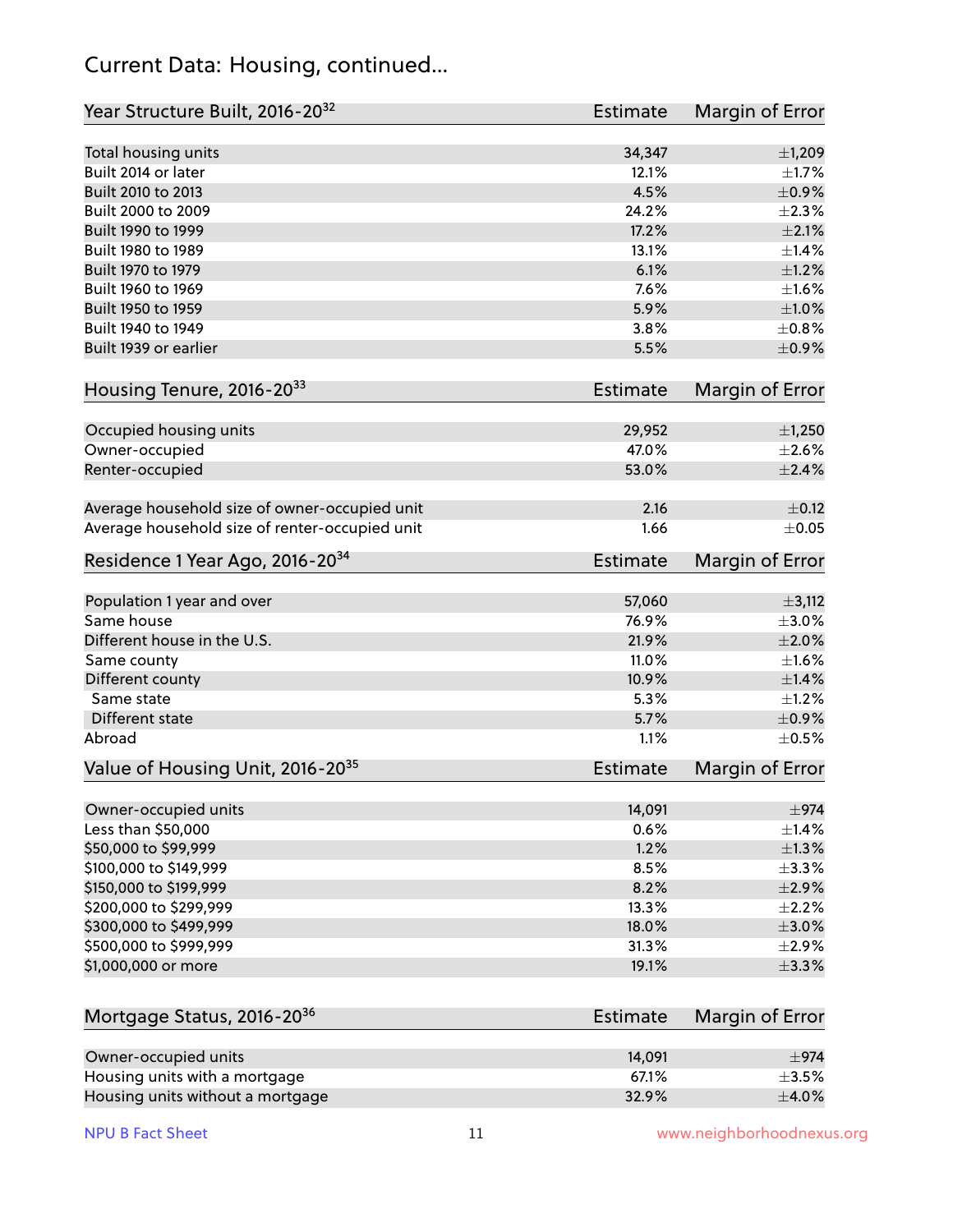# Current Data: Housing, continued...

| Selected Monthly Owner Costs, 2016-20 <sup>37</sup> | Estimate | Margin of Error |
|-----------------------------------------------------|----------|-----------------|
|                                                     |          |                 |
| Housing units with a mortgage                       | 9,460    | $\pm 820$       |
| Less than \$300                                     | 0.2%     | $\pm 1.0\%$     |
| \$300 to \$499                                      | 0.0%     | $\pm1.0\%$      |
| \$500 to \$999                                      | 3.2%     | $\pm 2.1\%$     |
| \$1,000 to \$1,499                                  | 14.9%    | ±4.4%           |
| \$1,500 to \$1,999                                  | 12.0%    | $\pm 2.5\%$     |
| \$2,000 to \$2,999                                  | 23.4%    | ±3.8%           |
| \$3,000 or more                                     | 46.4%    | $\pm$ 5.0%      |
|                                                     |          |                 |
| Median (dollars)                                    | \$2,844  | $\pm$ 82        |
|                                                     |          |                 |
| Housing units without a mortgage                    | 4,631    | $\pm 649$       |
| Less than \$150                                     | 0.7%     | $\pm 2.1\%$     |
| \$150 to \$249                                      | 0.3%     | $\pm 2.0\%$     |
| \$250 to \$349                                      | 1.8%     | $\pm 2.6\%$     |
| \$350 to \$499                                      | 4.4%     | $\pm 2.5\%$     |
| \$500 to \$699                                      | 12.0%    | $\pm$ 4.5%      |
| \$700 or more                                       | 80.8%    | $\pm$ 8.0%      |
|                                                     |          |                 |
| Median (dollars)                                    | \$1,077  | $\pm$ 59        |

| Selected Monthly Owner Costs as a Percentage of | <b>Estimate</b> | Margin of Error |
|-------------------------------------------------|-----------------|-----------------|
| Household Income, 2016-20 <sup>38</sup>         |                 |                 |
|                                                 |                 |                 |
| Housing units with a mortgage <sup>39</sup>     | 9,394           | ±911            |
| Less than 20.0 percent                          | 55.5%           | $\pm$ 5.7%      |
| 20.0 to 24.9 percent                            | 11.8%           | $\pm 2.5\%$     |
| 25.0 to 29.9 percent                            | 9.1%            | $\pm$ 2.4%      |
| 30.0 to 34.9 percent                            | 7.2%            | $\pm 2.3\%$     |
| 35.0 percent or more                            | 16.3%           | $\pm$ 3.3%      |
|                                                 |                 |                 |
| Housing units without a mortgage <sup>40</sup>  | 4,475           | $\pm 680$       |
| Less than 10.0 percent                          | 36.1%           | $\pm$ 3.4%      |
| 10.0 to 14.9 percent                            | 17.5%           | $\pm$ 5.6%      |
| 15.0 to 19.9 percent                            | $7.9\%$         | $\pm 3.0\%$     |
| 20.0 to 24.9 percent                            | 10.8%           | $\pm$ 9.1%      |
| 25.0 to 29.9 percent                            | 2.4%            | $\pm 2.0\%$     |
| 30.0 to 34.9 percent                            | $2.8\%$         | $\pm 1.9\%$     |
| 35.0 percent or more                            | 22.4%           | $\pm$ 6.0%      |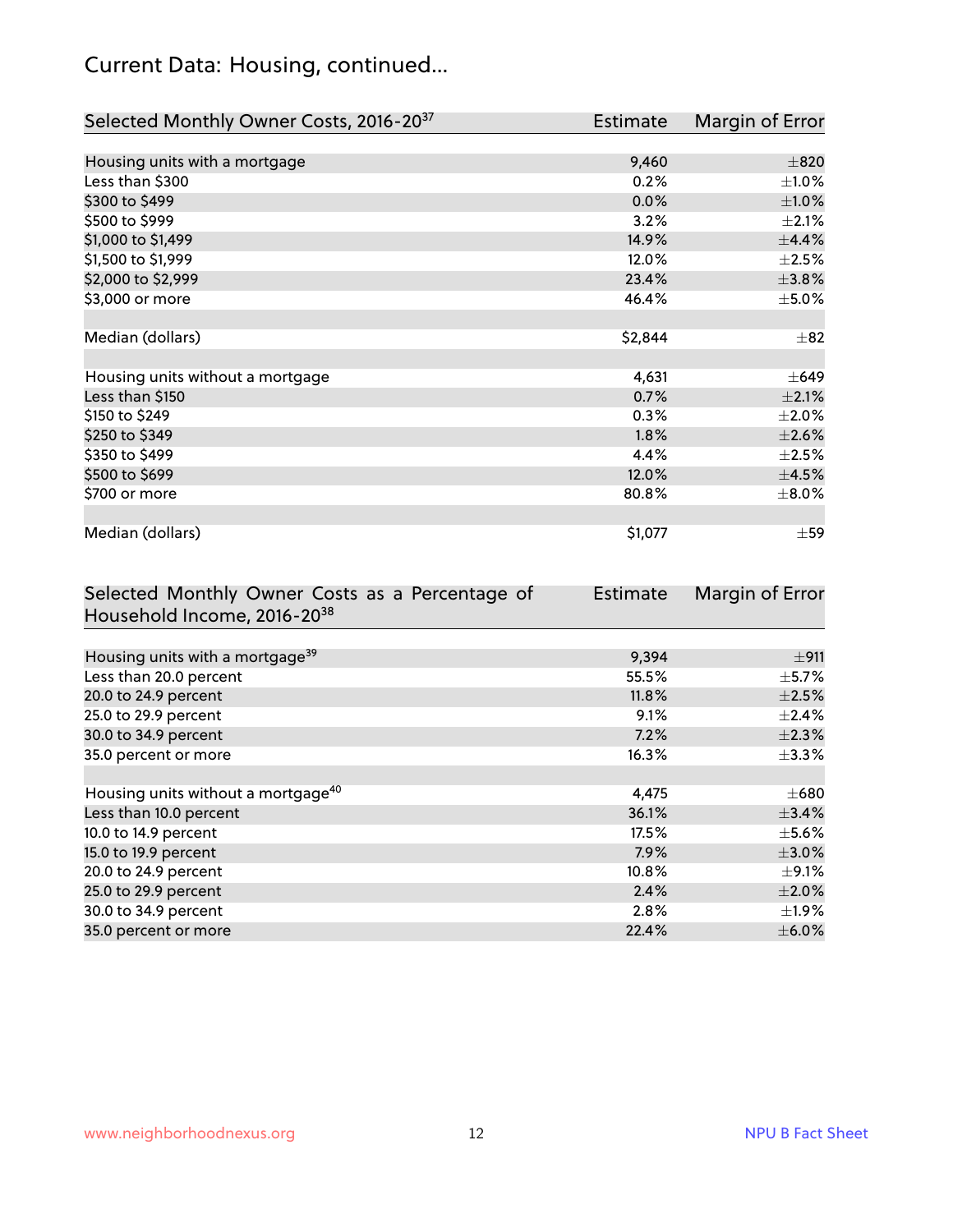#### Current Data: Housing, continued...

| Gross Rent, 2016-20 <sup>41</sup>               | Estimate        | Margin of Error |
|-------------------------------------------------|-----------------|-----------------|
|                                                 |                 |                 |
| Occupied units paying rent                      | 15,531          | $\pm$ 976       |
| Less than \$200                                 | 0.5%            | $\pm$ 0.9%      |
| \$200 to \$499                                  | 2.9%            | $\pm1.6\%$      |
| \$500 to \$749                                  | 1.7%            | $\pm 1.2\%$     |
| \$750 to \$999                                  | 3.7%            | $\pm1.7\%$      |
| \$1,000 to \$1,499                              | 32.7%           | $\pm$ 4.2%      |
| \$1,500 to \$1,999                              | 36.9%           | $\pm$ 3.7%      |
| \$2,000 or more                                 | 21.7%           | $\pm 2.9\%$     |
| Median (dollars)                                | \$1,617         | $\pm$ 24        |
|                                                 |                 |                 |
| No rent paid                                    | 331             | ±149            |
|                                                 |                 |                 |
| Gross Rent as a Percentage of Household Income, | <b>Estimate</b> | Margin of Error |
| $2016 - 20^{42}$                                |                 |                 |
|                                                 |                 |                 |
| Occupied units paying rent <sup>43</sup>        | 15,038          | $\pm$ 1,177     |
| Less than 15.0 percent                          | 17.6%           | $\pm 2.7\%$     |
| 15.0 to 19.9 percent                            | 14.3%           | $\pm 2.6\%$     |
| 20.0 to 24.9 percent                            | 15.8%           | $\pm 2.9\%$     |
| 25.0 to 29.9 percent                            | 9.6%            | $\pm 2.1\%$     |
| 30.0 to 34.9 percent                            | 9.7%            | $\pm 2.3\%$     |
| 35.0 percent or more                            | 33.0%           | $\pm$ 4.0%      |

#### Current Data: Transportation

| Commuting to Work, 2016-20 <sup>44</sup>  | <b>Estimate</b> | Margin of Error |
|-------------------------------------------|-----------------|-----------------|
|                                           |                 |                 |
| Workers 16 years and over                 | 34,901          | $\pm$ 1,837     |
| Car, truck, or van - drove alone          | 71.8%           | $\pm 1.2\%$     |
| Car, truck, or van - carpooled            | 2.6%            | $\pm$ 0.9%      |
| Public transportation (excluding taxicab) | 6.8%            | $\pm$ 1.7%      |
| Walked                                    | 4.1%            | $\pm 1.5\%$     |
| Other means                               | 3.5%            | $\pm$ 0.9%      |
| Worked at home                            | 11.1%           | $\pm 2.1\%$     |
|                                           |                 |                 |
| Mean travel time to work (minutes)        | 22.9            | $\pm$ 0.6       |

| Access to a Vehicle, 2016-20 <sup>45</sup> | Estimate | Margin of Error |
|--------------------------------------------|----------|-----------------|
|                                            |          |                 |
| Occupied housing units                     | 29,952   | $\pm$ 1,250     |
| No vehicles available                      | $9.9\%$  | $+2.1%$         |
| 1 vehicle available                        | 47.7%    | $\pm$ 3.0%      |
| 2 vehicles available                       | 34.2%    | $+2.5%$         |
| 3 or more vehicles available               | 8.2%     | $\pm$ 1.4%      |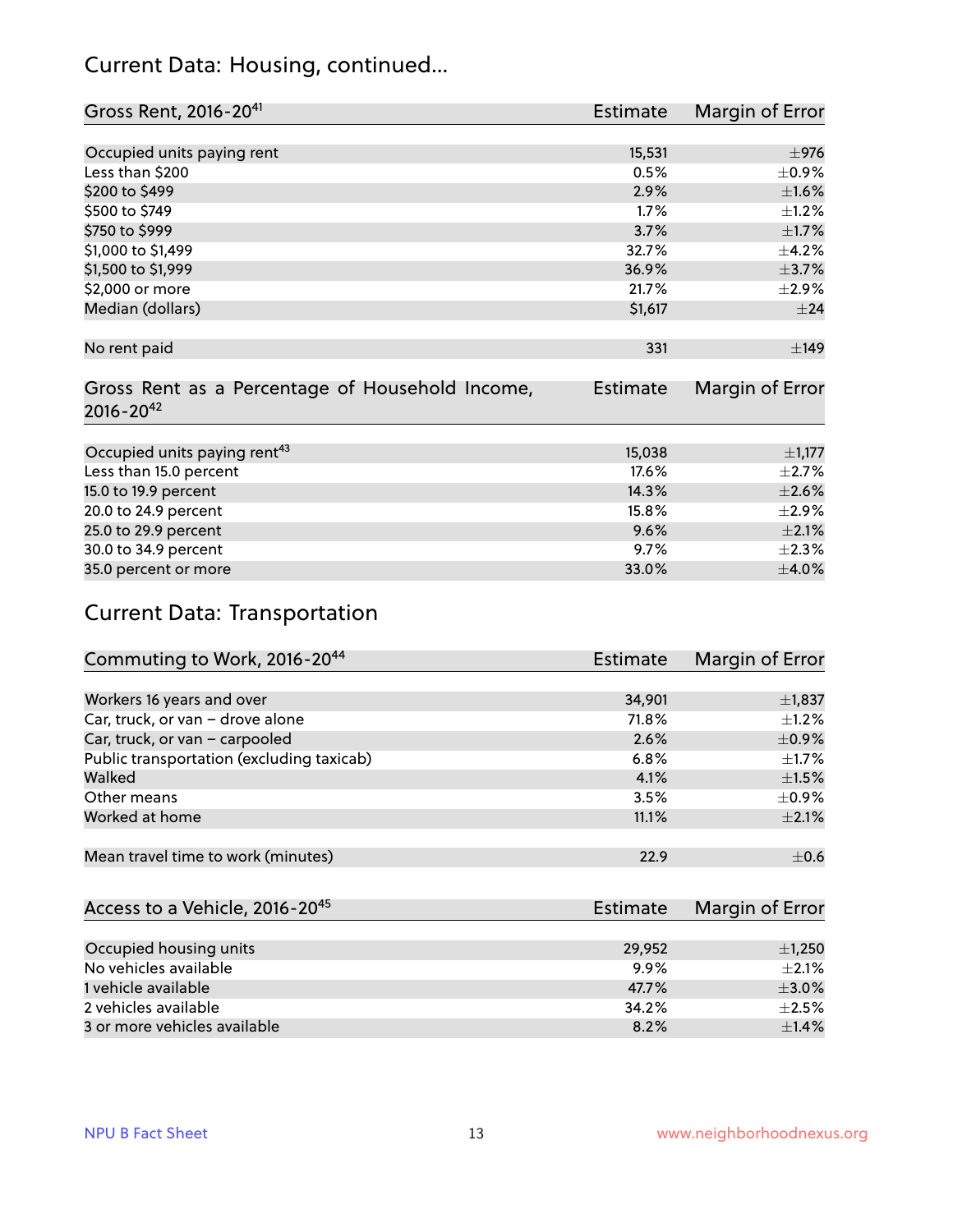#### Current Data: Health

| Health Insurance coverage, 2016-20 <sup>46</sup>        | <b>Estimate</b> | Margin of Error |
|---------------------------------------------------------|-----------------|-----------------|
|                                                         |                 |                 |
| Civilian Noninstitutionalized Population                | 56,998          | ±3,124          |
| With health insurance coverage                          | 94.5%           | $\pm$ 6.9%      |
| With private health insurance coverage                  | 87.6%           | $\pm$ 6.5%      |
| With public health coverage                             | 14.8%           | $\pm$ 1.2%      |
| No health insurance coverage                            | 5.5%            | $\pm 1.1\%$     |
| Civilian Noninstitutionalized Population Under 19 years | 9,240           | ±9,240          |
| No health insurance coverage                            | 5.3%            | $\pm$ 4.0%      |
| Civilian Noninstitutionalized Population 19 to 64 years | 40,457          | ±2,061          |
| In labor force:                                         | 35,044          | ±1,863          |
| Employed:                                               | 34,112          | ±1,838          |
| With health insurance coverage                          | 95.1%           | ±1.4%           |
| With private health insurance coverage                  | 94.7%           | $\pm 1.5\%$     |
| With public coverage                                    | 1.2%            | $\pm$ 0.5%      |
| No health insurance coverage                            | 4.9%            | $\pm 1.2\%$     |
| Unemployed:                                             | 932             | ±1,838          |
| With health insurance coverage                          | 76.2%           | ±15.7%          |
| With private health insurance coverage                  | 58.2%           | ±12.0%          |
| With public coverage                                    | 17.9%           | ±18.1%          |
| No health insurance coverage                            | 23.8%           | ±16.9%          |
|                                                         |                 |                 |
| Not in labor force:                                     | 5,413           | $\pm 727$       |
| With health insurance coverage                          | 87.1%           | ±4.4%           |
| With private health insurance coverage                  | 79.8%           | $\pm$ 5.1%      |
| With public coverage                                    | 9.4%            | ±3.3%           |
| No health insurance coverage                            | 12.9%           | $\pm$ 5.0%      |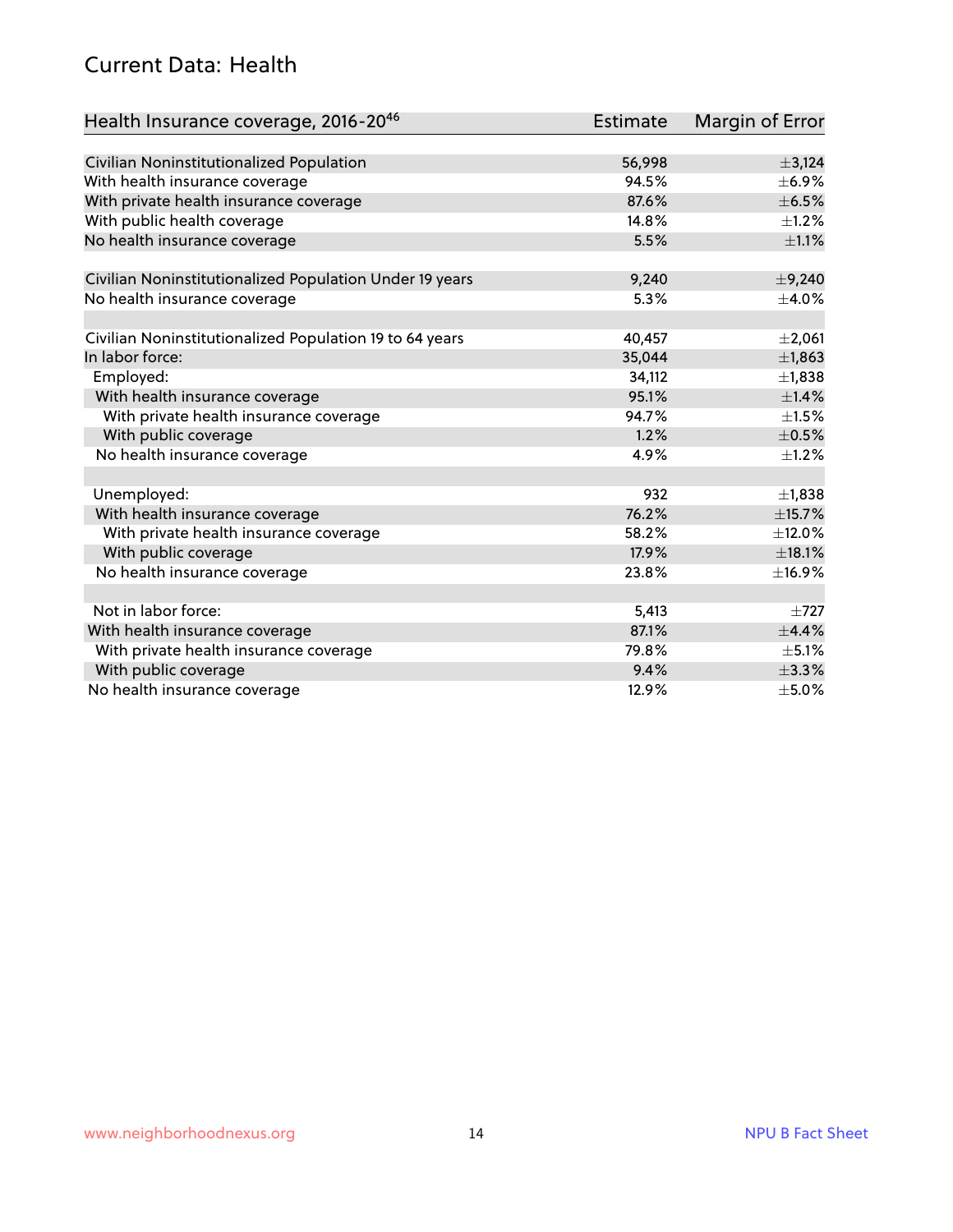#### Notes:

- 1. Source: U.S. Census Bureau, Decennial Census 2000, SF1 tables P8, P12; American Community Survey, tables B01001, B03002
- 2. This category includes Pacific Islanders, Native Americans and Alaska Natives, people who identify as some other race, and those who identify as bi/multi racial.
- 3. Source: U.S. Census Bureau, Decennial Census 2000, SF1 tables P15, P16, P18, P19; American Community Survey, tables B11001, B11005, B11003
- 4. Source: U.S. Census Bureau, Decennial Census 2000, SF3 table P37; American Community Survey, table B15002
- 5. Source: U.S. Census Bureau, Longitudinal Employer-Household Dynamics Residential Area Characteristics, Table JT01 (Primary Jobs); Workplace Area Characteristics, Table JT00 (All Jobs)
- 6. Source: U.S. Census Bureau, Decennial Census 2000, SF3 tables P52, P87; American Community Survey, tables B19001, B17001
- 7. Source: U.S. Census Bureau, Decennial Census 2000, SF1 tables H3, H4; American Community Survey, tables B25002, B25009
- 8. Source: U.S. Census Bureau, Decennial Census 2000, SF3 table H44; American Community Survey, tables B25044
- 9. Source: Atlanta Police Department, COBRA; U.S. Census Bureau, American Community Survey, table B01001
- 10. Source: U.S. Census Bureau, American Community Survey, table B01001
- 11. Source: U.S. Census Bureau, American Community Survey, table B03002
- 12. Source: U.S. Census Bureau, American Community Survey, table B05002
- 13. Source: U.S. Census Bureau, American Community Survey, table B05003
- 14. Source: U.S. Census Bureau, American Community Survey, tables B19001, B19025, B19051, B19061, B19055, B19065, B19059, B19069, B19056, B19066, B19057, B19067, B22001, B19101, B19127
- 15. Source: U.S. Census Bureau, American Community Survey, tables B19201, B19214, B20017, B19313
- 16. Source: U.S. Census Bureau, American Community Survey, table B17010
- 17. Source: U.S. Census Bureau, American Community Survey, tables B17001, B17006, B17021, B17007. Table totals may be lower than the total population, as they are based on the population for whom poverty status is determined.
- 18. Source: U.S. Census Bureau, American Community Survey, B17001H, B17001B, B17001D, B17001I. Table totals may be lower than the total population, as they are based on the population for whom poverty status is determined.
- 19. Source: U.S. Census Bureau, American Community Survey, tables B23001, B23008
- 20. Source: U.S. Census Bureau, American Community Survey, table C24030
- 21. Source: U.S. Census Bureau, American Community Survey, table C24010
- 22. Source: U.S. Census Bureau, American Community Survey, table B24080
- 23. Source: U.S. Census Bureau, Longitudinal Employer-Household Dynamics Origin-Destination Data, Tables JT00 Main and JT00 Aux
- 24. Source: U.S. Census Bureau, Longitudinal Employer-Household Dynamics Origin-Destination Data, Tables JT00 Main and JT00 Aux
- 25. Source: U.S. Census Bureau, Longitudinal Employer-Household Dynamics Origin-Destination Data, Tables JT00 Main and JT00 Aux
- 26. Source: U.S. Census Bureau, Longitudinal Employer-Household Dynamics Origin-Destination Data, Tables JT00 Main and JT00 Aux
- 27. Source: U.S. Census Bureau, American Community Survey, table B14001
- 28. Source: U.S. Census Bureau, American Community Survey, table B15002
- 29. Source: U.S. Census Bureau, American Community Survey, tables B11001, B11003, B11007, B11005, B09019
- 30. Source: U.S. Census Bureau, American Community Survey, tables B25002, B25003, B25004
- 31. Source: U.S. Census Bureau, American Community Survey, table B25024
- 32. Source: U.S. Census Bureau, American Community Survey, table B25034
- 33. Source: U.S. Census Bureau, American Community Survey, tables B25009, B25008, B25003
- 34. Source: U.S. Census Bureau, American Community Survey, table B07003
- 35. Source: U.S. Census Bureau, American Community Survey, table B25075. This value is self-reported and may differ from home values as determined by the County Tax Assessor.
- 36. Source: U.S. Census Bureau, American Community Survey, table B25081
- 37. Source: U.S. Census Bureau, American Community Survey, table B25087
- 38. Source: U.S. Census Bureau, American Community Survey, table B25091
- 39. Excludes units where Selected Monthly Owner Costs as a Percentage of Income cannot be computed.
- 40. Excludes units where Selected Monthly Owner Costs as a Percentage of Income cannot be computed.
- 41. Source: U.S. Census Bureau, American Community Survey, table B25063
- 42. Source: U.S. Census Bureau, American Community Survey, table B25070
- 43. Excludes units where Gross Rent as a Percentage of Income cannot be computed.
- 44. Source: U.S. Census Bureau, American Community Survey, tables B08101, B08013
- 45. Source: U.S. Census Bureau, American Community Survey, table B25044
- 46. Source: U.S. Census Bureau, American Community Survey, tables B18135, B27011

The dagger (†) symbol denotes values that cannot be computed.